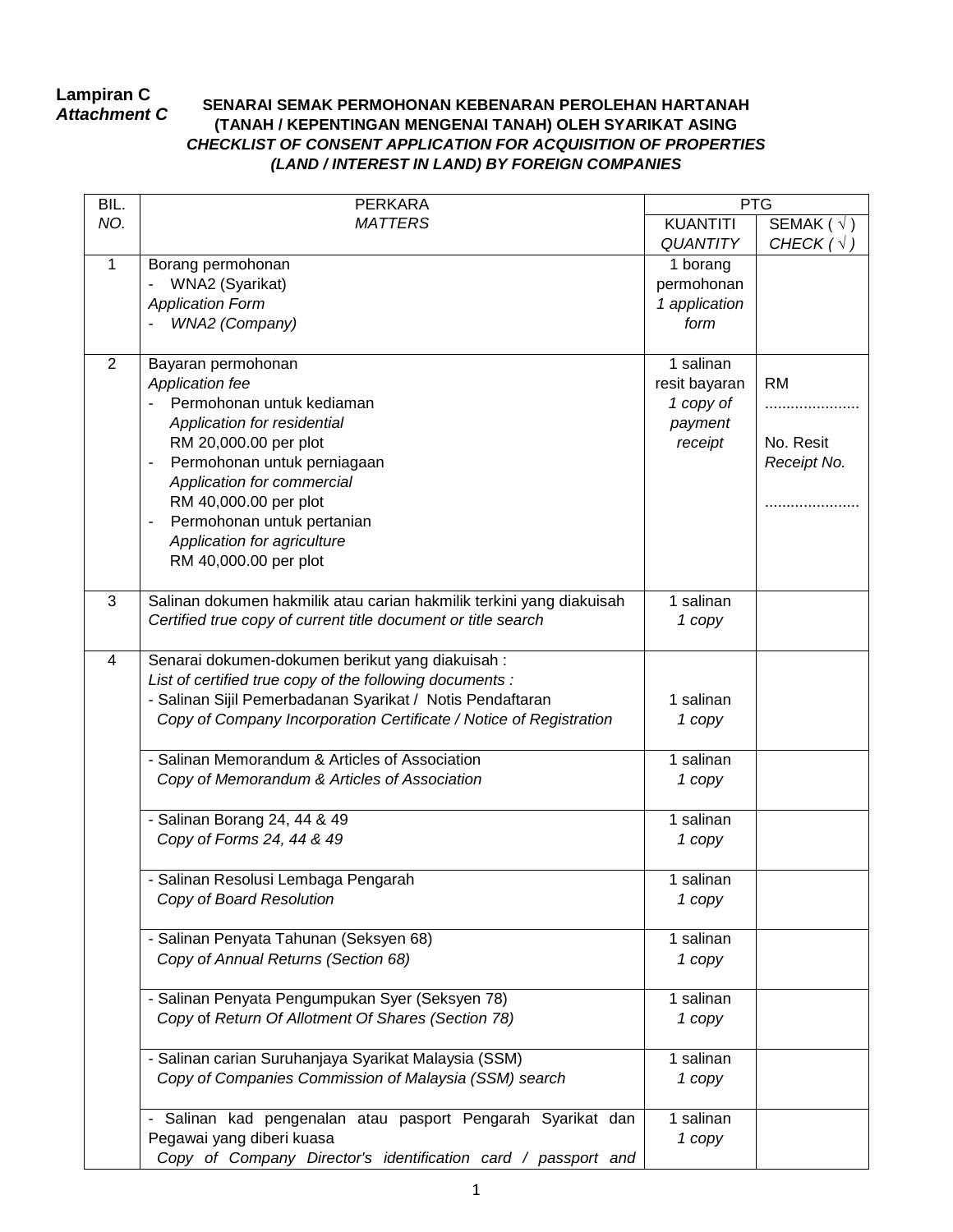|                | Authorized Officer's identification card / passport                                                                                                                                                                                                                                                                                                                                                                                                                                                                                                                                                                                                                                                                                                    |                     |
|----------------|--------------------------------------------------------------------------------------------------------------------------------------------------------------------------------------------------------------------------------------------------------------------------------------------------------------------------------------------------------------------------------------------------------------------------------------------------------------------------------------------------------------------------------------------------------------------------------------------------------------------------------------------------------------------------------------------------------------------------------------------------------|---------------------|
| 5              | Salinan kad pengenalan atau pasport penjual / pemilik tanah yang<br>diakuisah<br>Certified true copy of seller's / beneficial owner's identification card /<br>passport                                                                                                                                                                                                                                                                                                                                                                                                                                                                                                                                                                                | 1 salinan<br>1 copy |
| 6              | Surat akuan sumpah penjual / pemilik tanah yang original sekiranya<br>maklumat no. pasport tidak sama<br>The original statutory declaration of the seller / beneficial owner if the<br>latest passport no. is not the same as previous passport no.                                                                                                                                                                                                                                                                                                                                                                                                                                                                                                    | 1 salinan<br>1 copy |
| $\overline{7}$ | Salinan resit cukai tanah terkini yang telah dijelaskan dan diakuisah<br>Certified true copy of the latest quit rent that has been paid                                                                                                                                                                                                                                                                                                                                                                                                                                                                                                                                                                                                                | 1 salinan<br>1 copy |
| 8              | Salinan Surat Perjanjian Jual Beli yang diakuisah<br>Certified true copy of Sale and Purchase Agreement                                                                                                                                                                                                                                                                                                                                                                                                                                                                                                                                                                                                                                                | 1 salinan<br>1 copy |
| 9              | Surat Kebenaran Pemegang Gadaian jika tanah masih ada gadaian<br>Consent Letter of Chargee if the land still has charge                                                                                                                                                                                                                                                                                                                                                                                                                                                                                                                                                                                                                                | 1 salinan<br>1 copy |
| 10             | Salinan Perintah Mahkamah yang diakuisah (jika berkaitan)<br>Certified true copy of Court Order (if applicable)                                                                                                                                                                                                                                                                                                                                                                                                                                                                                                                                                                                                                                        | 1 salinan<br>1 copy |
| 11             | Salinan Surat Kuasa Wakil yang diakuisah (jika berkaitan) dan<br>dokumen-dokumen berikut yang diakuisah:<br>- Salinan carian Suruhanjaya Syarikat Malaysia (SSM) (Syarikat) atau<br>- Salinan kad pengenalan (Individu)<br>*Pelaksanaan oleh bukan warganegara atau syarikat asing di bawah<br>surat kuasa wakil adalah tak sah.<br>Certified true copy of Power of Attorney (if applicable) and certified<br>true copy of the following documents :<br>- Copy of Companies Commission of Malaysia search (Company) or<br>- Copy of identification card (Individual)<br>*Execution by non-citizen or foreign company under power of attorney<br>is void                                                                                                | 1 salinan<br>1 copy |
| 12             | Harta Pusaka (Estate)<br>Sekiranya tanah / tanah - tanah adalah hartanah pusaka, sertakan<br>salinan sijil kematian si mati dan sertakan dokumen-dokumen berikut<br>yang diakuisah:<br>- Salinan Surat Kuasa Mentadbir sebagai Pentadbir Pusaka dan<br>salinan Perintah Mahkamah atau<br>- Salinan Geran Mengenai Probet sebagai wasi dan salinan Surat<br>Pembahagian Pusaka dan Wasiat atau<br>- Salinan Surat Ikatan Pemegang Amanah<br>If the land is an estate property, attach a certified true copy of Death<br>Certificate of the dead and certified true copy of the following<br>documents :<br>- Copy of Letters of Administration and a copy of Court Order or<br>- Copy of Grant of Probate and a copy of Will or<br>- Copy of Trust Deed | 1 salinan<br>1 copy |
| 13             | Hartanah Sub Jualan (Sub-sales Property)<br>Sekiranya pemohon membeli hartanah sub-jualan, sertakan salinan<br>Surat Perjanjian Jual Beli terdahulu yang berkaitan serta surat<br>kebenaran terdahulu yang berkaitan dan diakuisah                                                                                                                                                                                                                                                                                                                                                                                                                                                                                                                     | 1 salinan<br>1 copy |